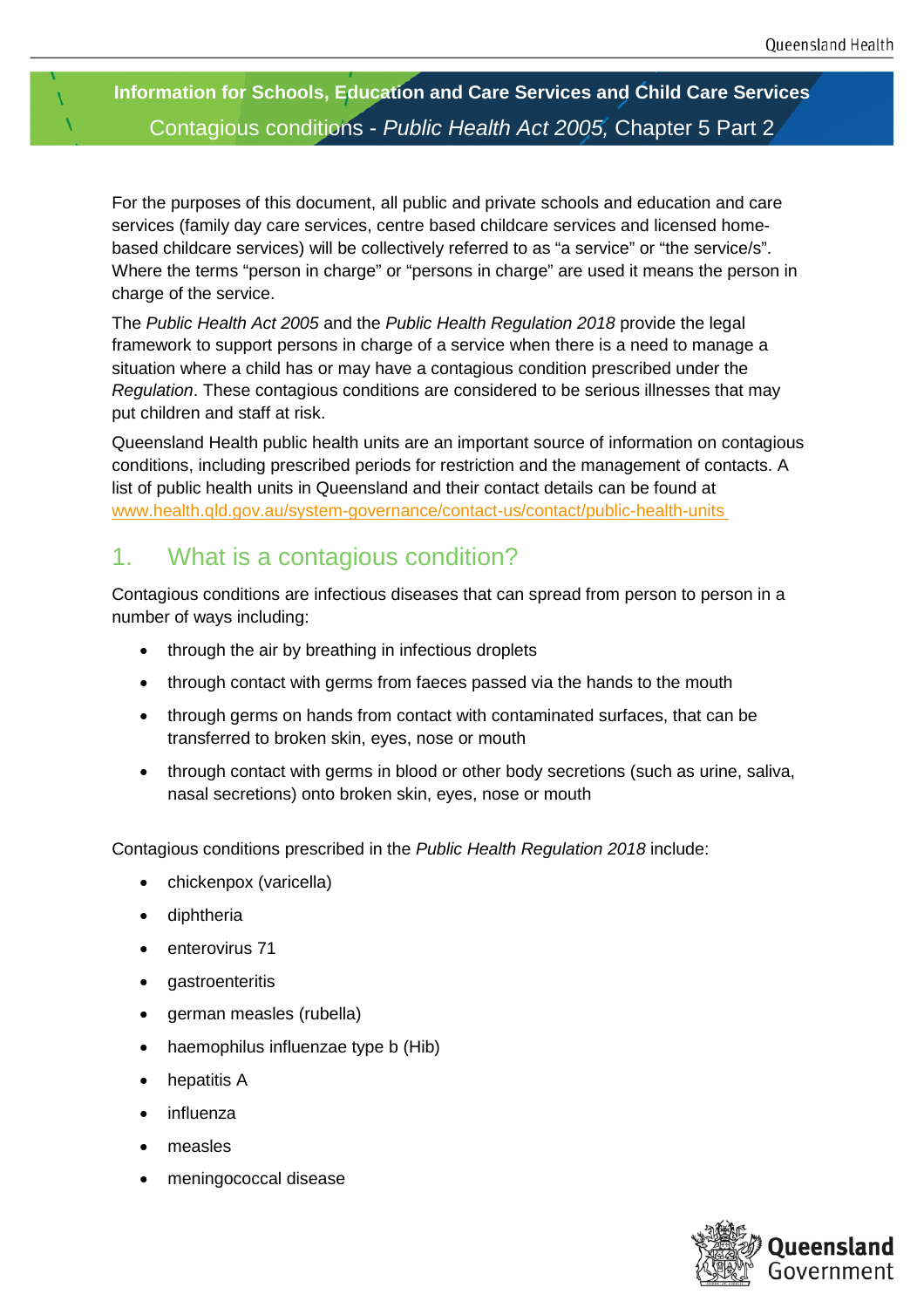- poliomyelitis
- typhoid and paratyphoid
- tuberculosis
- whooping cough (pertussis)

Factsheets for each of these conditions can be found at the Health Conditions Directory website at<http://conditions.health.qld.gov.au/HealthCondition/Home>

#### 2. What is the risk from contagious conditions?

Preventing the spread of these conditions among children at school or in child care will not only help to maintain the health of Queensland children but will also help to curtail the spread of these conditions into the broader community.

The contagious diseases referred to in the *Public Health Regulation 2018* can lead to serious illness and even death. Children are at considerable risk of being exposed to a contagious condition when an infectious child attends a service because the services are places where close and prolonged contact often occurs between children through playing, eating and classroom situations.

#### 3. What is a vaccine preventable condition?

A vaccine preventable condition is a condition for which a vaccine is available.

While most of the contagious conditions listed above are vaccine preventable, the *Public Health Regulation 2018* currently lists **only measles** as a *prescribed* vaccine preventable condition.

# 4. Prescribed periods. Why do children need to stay away from school, education and care services and/or child care service?

The periods prescribed under the *Public Health Regulation 2018* are based on the mimimum exclusion periods recommended by the National Health and Medical Research Council (NHMRC). Keeping children away from a service for these periods will minimise the likelihood of spread of contagious conditions within the service.

A prescribed period is a period of time during which a child must not attend a service. The prescribed period varies depending on the contagious condition involved. Prescribed periods apply to children who have or are suspected of having a contagious condition. Prescribed periods also apply to children who are not vaccinated for a *prescribed* vaccine preventable condition and who may be at risk of contracting and/or transmitting the condition if they continue to attend a service.

#### 5. What is a direction?

A direction is a written or verbal (including telephone) instruction given by a person who is recognised under the *Public Health Act 2005* as a person with authority to provide the direction e.g. a Queensland Health public health medical officer or a person in charge of a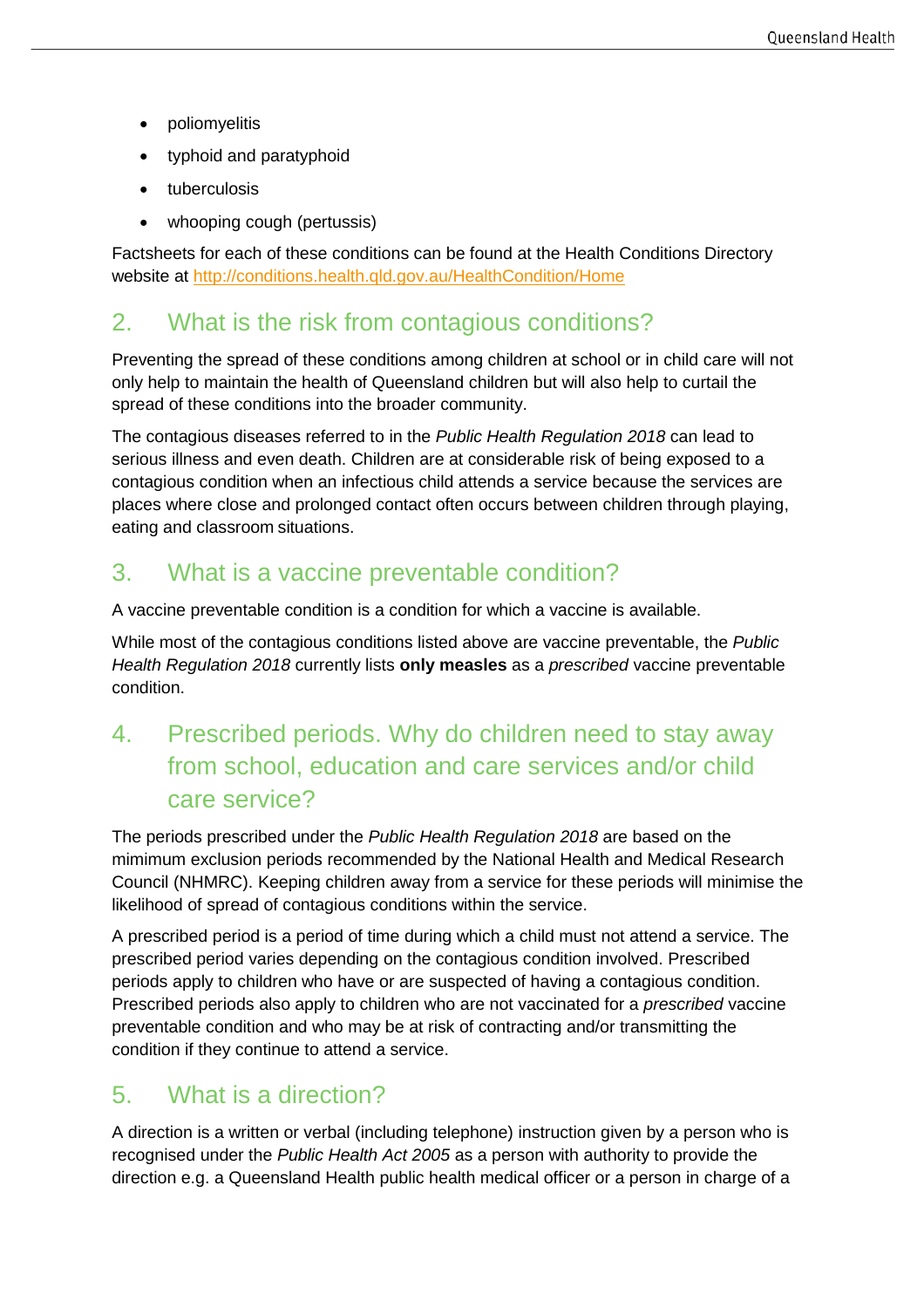school, education and care service, or child care service.

#### 6. How can a direction be used?

The person in charge of a service may give a direction to a parent to remove a child from the service and not send that child to any other service during the prescribed period if:

- they have advised the parent about their suspicion that their child may have a contagious condition and
- the child continues to attend the service and
- they believe other children attending the service may be at risk of contracting the condition

The person in charge of a service must consult a doctor or Queensland Health public health medical officer before taking this action.

Information to be included in the direction to the parent/carer includes:

- the suspected contagious condition that led to the direction
- the prescribed restriction period for the condition and
- the process for the child to return to the service.

When directed, parents need to take their child out of the service. The child is to remain away from the service for the period prescribed (as indicated in Schedule 4 of the *Public Health Regulation 2018)* unless they have approval to return to the service earlier, as per section 9 below.

The person in charge of a service can be directed by Queensland Health to take action if Queensland Health becomes aware that a child attending a service may have a contagious condition. The person in charge of a service must comply with that direction. If no action is taken by the person in charge of a service to comply with the direction, then action can be taken against the person in charge of a service and penalties apply.

It is important to keep clear concise records of all directions issued to parents, including details of all conversations.

#### 7. Unvaccinated children

The parents of children who are unvaccinated for a *prescribed* vaccine preventable condition (currently limited to measles) can be directed by the person in charge of a service to remove the child from the service and not to send the child to the service during the prescribed period for the relevant condition, if the child is believed to be at risk of contracting that condition.

The person in charge must consult a doctor or Queensland Health public health medical officer before taking this action.

When directed, parents need to take their child out of the service. The child is to remain away from the service for the period prescribed (as indicated in Schedule 4 of the *Public Health Regulation 2018*).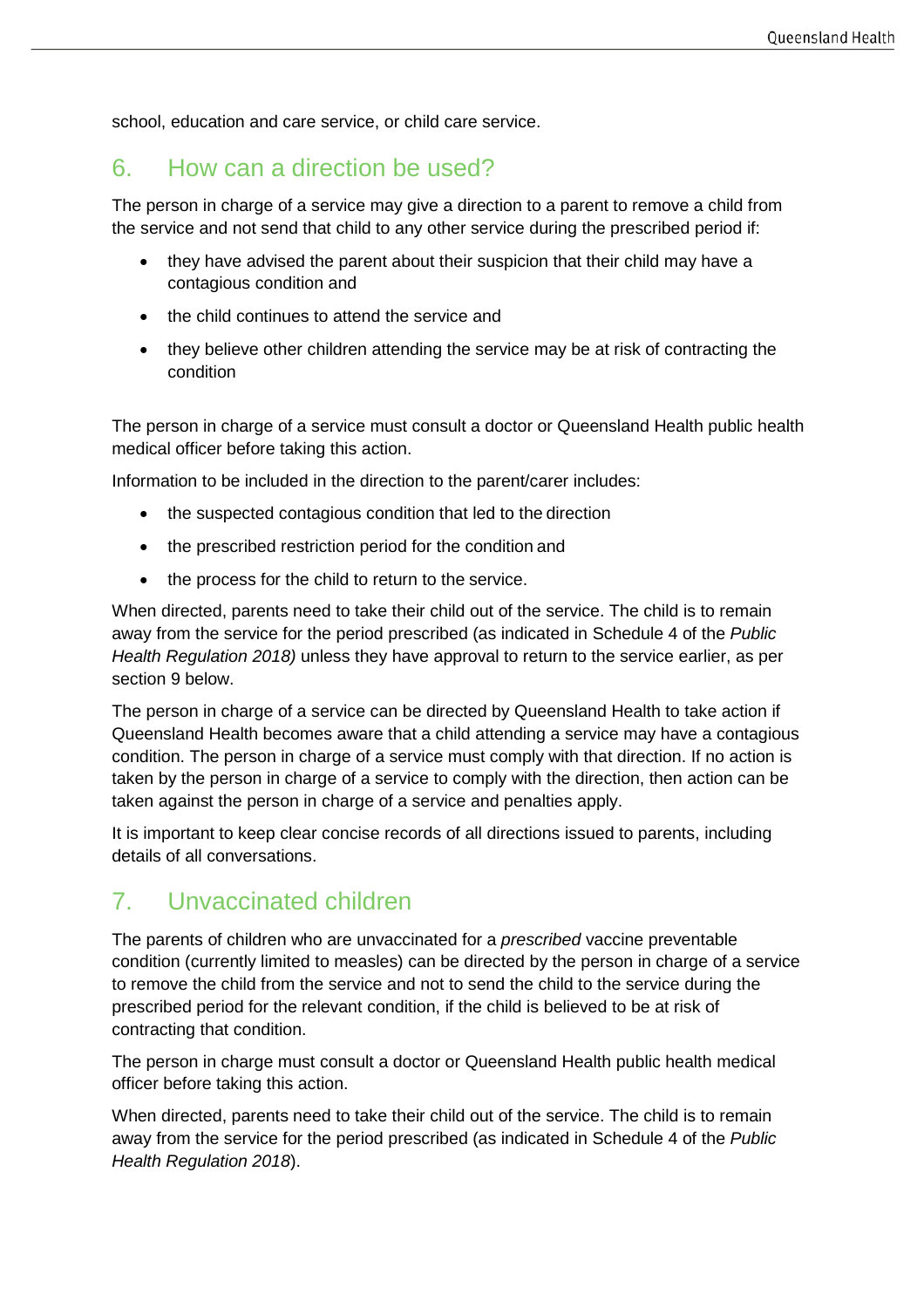The person in charge of a service can be directed by Queensland Health to take action if Queensland Health becomes aware that an unvaccinated child attending a service may be at risk of contracting a vaccine preventable condition. The person in charge of a service must comply with that direction. If no action is taken by the person in charge of a service to comply with the direction, action can be taken against the person in charge and penalties apply.

### 8. What does this mean for parents/carers?

Parents/carers are obliged by law not to send a child to a service if they suspect the child could have a contagious condition, as their attendance poses a disease risk to other children who attend the service.

(A) For parents of children who have a contagious condition and receive a direction

Parents must comply with a direction to keep the child or children away from a service for a prescribed period.

(B) For parents of unvaccinated children who receive a direction

Parents must comply with a direction to keep children who are unvaccinated for a *prescribed* vaccine preventable condition away from a service for a prescribed period.

## 9. When can the child return to the school, education and care service, or child care service?

A child who has had or was suspected of having a contagious condition can generally return to the service when they are well and:

- the prescribed period has ended
- or
- the parent provides a written clearance from a doctor that the person does not have the condition or is no longer infectious

or

• a Queensland Health public health medical officer approves return.

Prior to readmitting a child to the service following a contagious condition it is strongly recommended that the person in charge contacts the relevant public health unit for advice.

Children who are not fully vaccinated for a *prescribed* vaccine preventable disease and who have been directed to stay away from a service, can return when the public health unit advises that it is safe for them to do so.

However, if a child is not attending because of a direction by a Queensland Health public health medical officer or other authorised Queensland Health officer, the person in charge must comply with any specific readmission criteria included in that direction.

### 10. Teacher, educator or carer responsibilities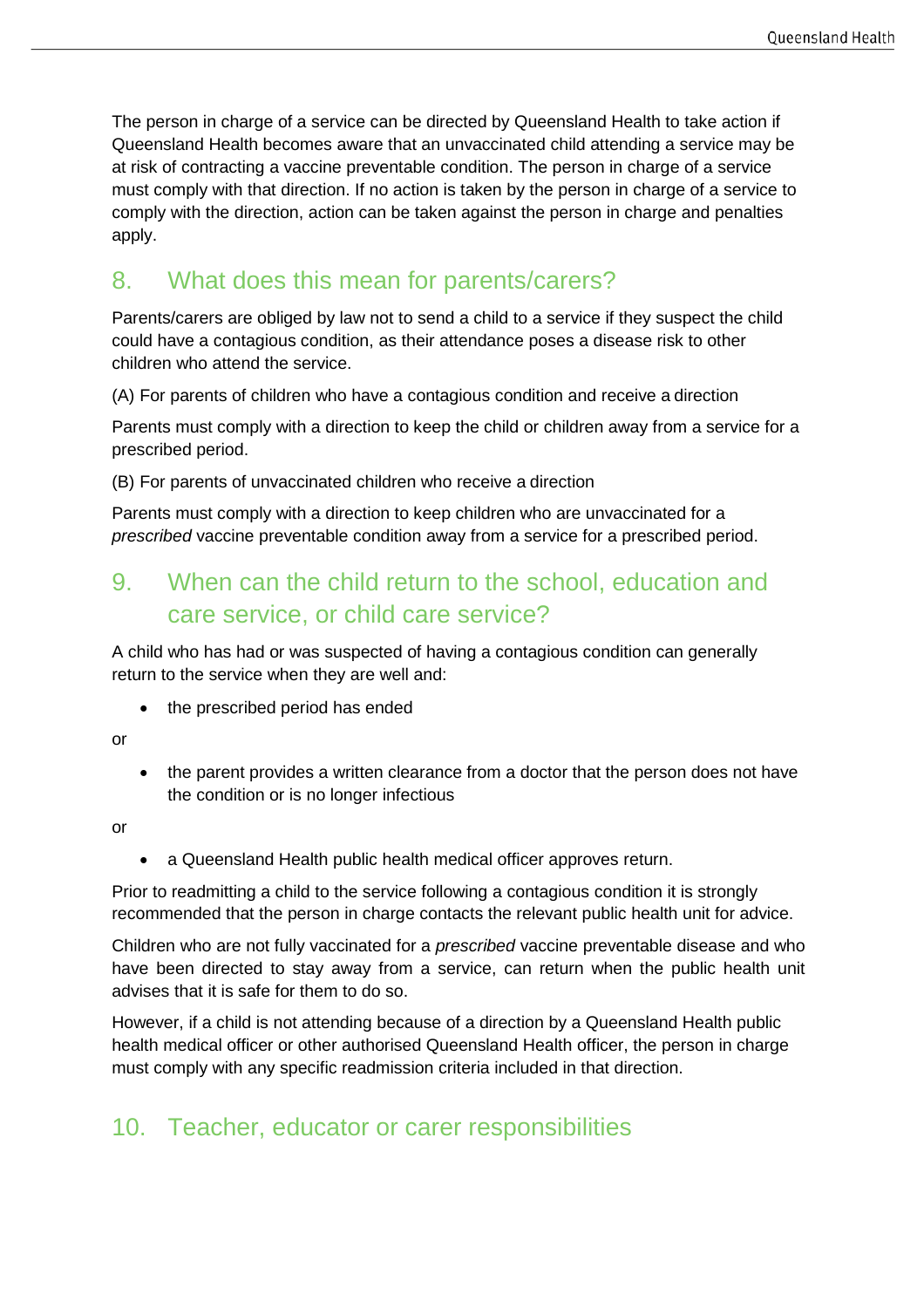If a teacher, educator or carer suspects that a child may have a contagious condition they must alert the person in charge of the service.

### 11. Person in charge of a school, education and care service, or child care service responsibilities

Persons in charge of a service have a duty of care to take quick action to protect the health of children and staff at the service setting.

If a teacher, educator or carer advises a person in charge of a suspicion that a child has a contagious condition, the person in charge may advise the parent of the child of that suspicion and of their obligation not to send the child to the service if the child has the condition.

The person in charge of the service should consult with a public health unit and provide the parent with any information the service has received from the public health unit.

### 12. What can Queensland Health do to manage the spread of a contagious condition?

In exceptional circumstances Queensland Health can arrange for a doctor to examine a child who is suspected of having a contagious condition. A number of prerequisites must be met prior to undertaking an examination, such as gaining parental/carer consent, consulting the person in charge and providing a notice to both the person in charge of the service and parent/carer about the notification.

Additional actions to restricting attendance of children who pose an infection risk to others include:

- A Queensland Health authorised officer can provide a written direction to a person in charge of a service outlining actions that must be taken to minimise the risk of disease transmission in the service.
- In exceptional circumstances the Minister for Health may order the temporary closure of a service for a period of up to one month.

There are a number of conditions that must be met prior to temporary closure of a service including:

- a) there is an outbreak of a contagious condition at the service, or in the community and there is a significant risk of children and staff at the service contracting it
- b) methods of controlling the outbreak will not be effective without the temporary closure of the service
- c) consultation with the Minister who has responsibility for:
	- education or
	- − early education and care services

### 13. Confidentiality

The *Public Health Act 2005* contains a number of provisions relating to how confidential information is to be managed. Generally, confidential information must not be disclosed, however there are some exemptions including where the disclosure of confidential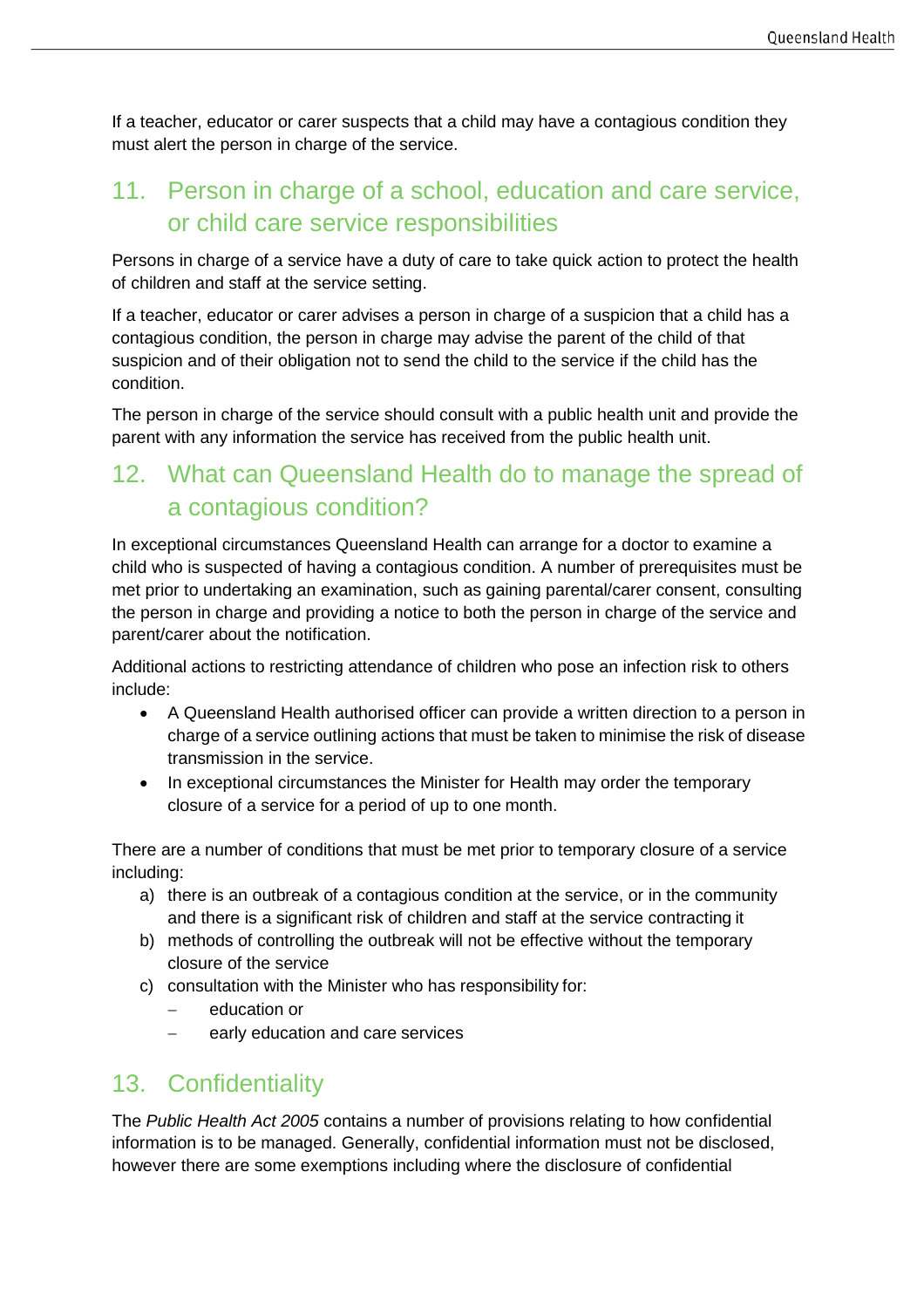information will be used to help prevent or minimise the transmission of a contagious condition.

A Queensland Health public health medical officer or other authorised officer:

- may require a person in charge of a service to provide certain details, such as a child's name or parent/carer contact details, if a contagious condition is suspected, in order to confirm the diagnosis
- must provide a person in charge of a service with the vaccination status of relevant contacts if there is a case of measles, if the public health unit determines that the person in charge needs this information to carry out their responsibilities under the Public Health Act 2005.

The ability to provide information to a public health unit by a person in charge of a service is not restricted by the confidentiality provisions of other legislation such the *Health Services Act 1991, Education and Care Services Act 2013* and *Education (General Provisions) Act 2006.*

A person acting under Chapter 5 Part 2 Contagious Conditions Provisions of the Public Health Act 2005 is protected from civil, criminal or administrative liability if they are acting honestly to provide information to a person to help prevent or minimise transmission of a contagious condition, for example, directing a parent/carer to remove a child from a service.

#### 14. Vaccination records

Public health legislation does not require schools or child care services to hold vaccination records of attending children. However, child care services are required by their accreditation body to keep an up to date record of children's vaccination status.

#### **Summary**

- Children with a contagious condition should not attend school or childcare until well and non-infectious
- Unvaccinated children may need to stay away from a service during a measles outbreak if they are determined to be at risk of infection or infecting others
- Persons in charge of a service are able to require children to stay away from the service for a specified period if they have or are suspected to have a contagious condition following consultation with a medical officer
- Queensland Health public health medical officers may direct a person in charge of a service to require a child to stay away from the service for a specified period, if they have or are suspected to have a contagious condition

More information on the provisions of the Public Health Act 2005 and general information on childhood contagious conditions is available by accessing the following websites: [https://www.legislation.qld.gov.au/view/whole/html/inforce/2018-12-01](http://www.health.qld.gov.au/publichealthact/contagious/default.asp)/act-2005-048 Staying Healthy: Preventing infectio[us diseases in early childhood education and are](http://www.nhmrc.gov.au/guidelines/publications/ch43)  [services](http://www.nhmrc.gov.au/guidelines/publications/ch43) (5th Edition): [https://www.nhmrc.gov.au/about-us](http://www.immunise.health.gov.au/)/publications/staying-healthypreventing- infectious-diseases-early-childhood-education-and-care-services